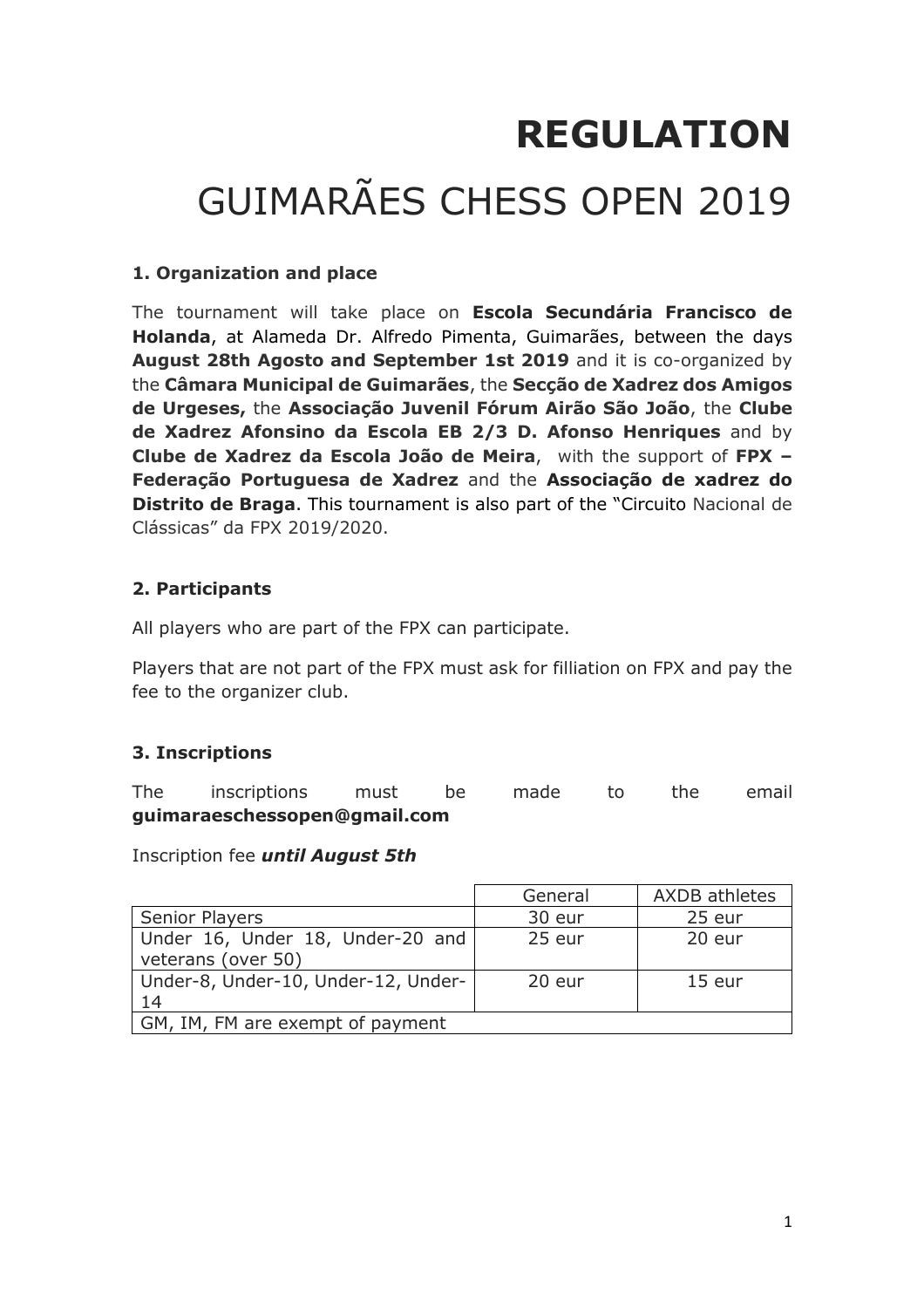#### Inscription fee *until August 25th*

|                                     | General | <b>AXDB</b> athletes |
|-------------------------------------|---------|----------------------|
| Senior players                      | 40 eur  | 35 eur               |
| Under 16, Under 18, Under-20 and    | 35 eur  | 30 eur               |
| veterans (over 50)                  |         |                      |
| Under-8, Under-10, Under-12, Under- | 30 eur  | 25 eur               |
| 14                                  |         |                      |
| GM, IM, FM are exempt of payment    |         |                      |

All inscriptions are valid right after the moment they were made, with the confirmation being needed after the payment of the inscription fee to the AXDB Account (**IBAN PT50 0018 0243 0020 0053 3008 9**) and the probative sent by email to guimaraeschessopen@gmail.com, and with **AXDB** knowing to axdbraga@gmail.com.

The inscription fees will not be returned to athletes, in case of athlete forfeit.

To each 6 athletes from the same club, we offer the lowest value inscription.

#### **4. Prizes**

| 1st             | Place                                | 900 | Euros |
|-----------------|--------------------------------------|-----|-------|
| 2 <sub>nd</sub> | Place                                | 600 | Euros |
| 3rd             | Place                                | 400 | Euros |
| 4th             | Place                                | 250 | Euros |
| 5th             | Place                                | 150 | Euros |
| 6th             | Place                                | 100 | Euros |
| 7th             | Place                                | 80  | Euros |
| 8th             | Place                                | 60  | Euros |
| 9th             | Place                                | 50  | Euros |
| 10th            | Place                                | 40  | Euros |
|                 | 1st Place Veteran (+50)              | 25  | Euros |
|                 | 1st Place Veteran (+65)              | 25  | Euros |
|                 | 1st Place Under 2200 (elo 2001-2200) | 25  | Euros |
|                 | 1st Place Under 2000 (elo 1801-2000) | 25  | Euros |
|                 | 1st Place Under 1800 (elo 1601-1800) | 25  | Euros |
|                 | 1st Place Under 1600 (elo 1401-1600) | 25  | Euros |
|                 | 1st Place Under 1400 (elo 1201-1400) | 25  | Euros |
|                 | 1st Place Under 1200 (elo 1000-1200) | 25  | Euros |
|                 |                                      |     |       |

## **4.1. The following prizes will be also given**

First three places of the following (under-8, under -10, under -12, under -14, under -16, under -18, under -20, Vet +50, Vet +65), and the first placed female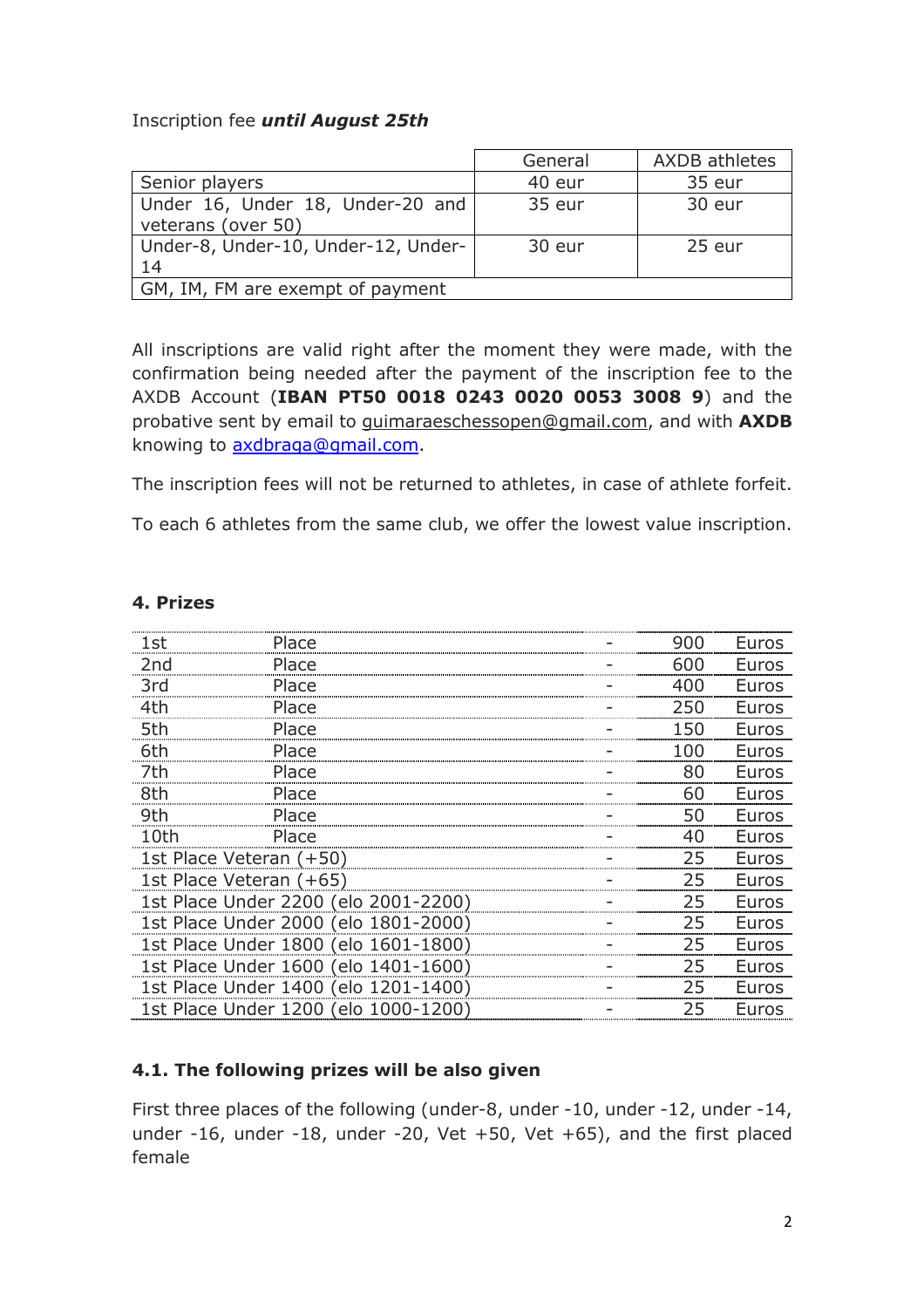#### **4.2.** The prizes are accumulated

**4.3.** To earn the right of the prizes, you need to participate on the ending cerimony.

### **5. System and game rhythm**

7 sessions Swiss System. Each player has 1h30m to end the game with 30 second per move increment.

The maximum time of wait after the beginning of each game will be of 30 minutes.

It is forbidden any draw-deal before 30 moves without referes agreement.

If the tournament directory believes is necessary, na acelerated system can be used in the first two rounds.

#### **6. Schedule**

#### **6.1. Day-Time of the sessions**

| August 28th   | 20:00 h | Wednesdav | 1st Session |
|---------------|---------|-----------|-------------|
| August 29th   | 14:00 h | Thursday  | 2nd Session |
| August 29th   | 20:00 h | Thursdav  | 3rd Session |
| August 30th   | 20:00 h | Fridav    | 4th Session |
| August 31st   | 14:00 h | Saturday  | 5th Session |
| August 31st   | 20:00 h | Saturday  | 6th Session |
| September 1st | 10:30 h | Sunday    | 7th Session |
|               |         |           |             |

**6.2.** If requested, the organization can concede 2 byes of ½ points to whom request them before the 1st session for the first 3 sessions.

**6.3.** The organization, can, by force majeure, do some readjustments.

## **7. No shows**

**7.1.** The players who no show the first session will be eliminated of the tournament by the organization, unless is a special situation acepted by the organization.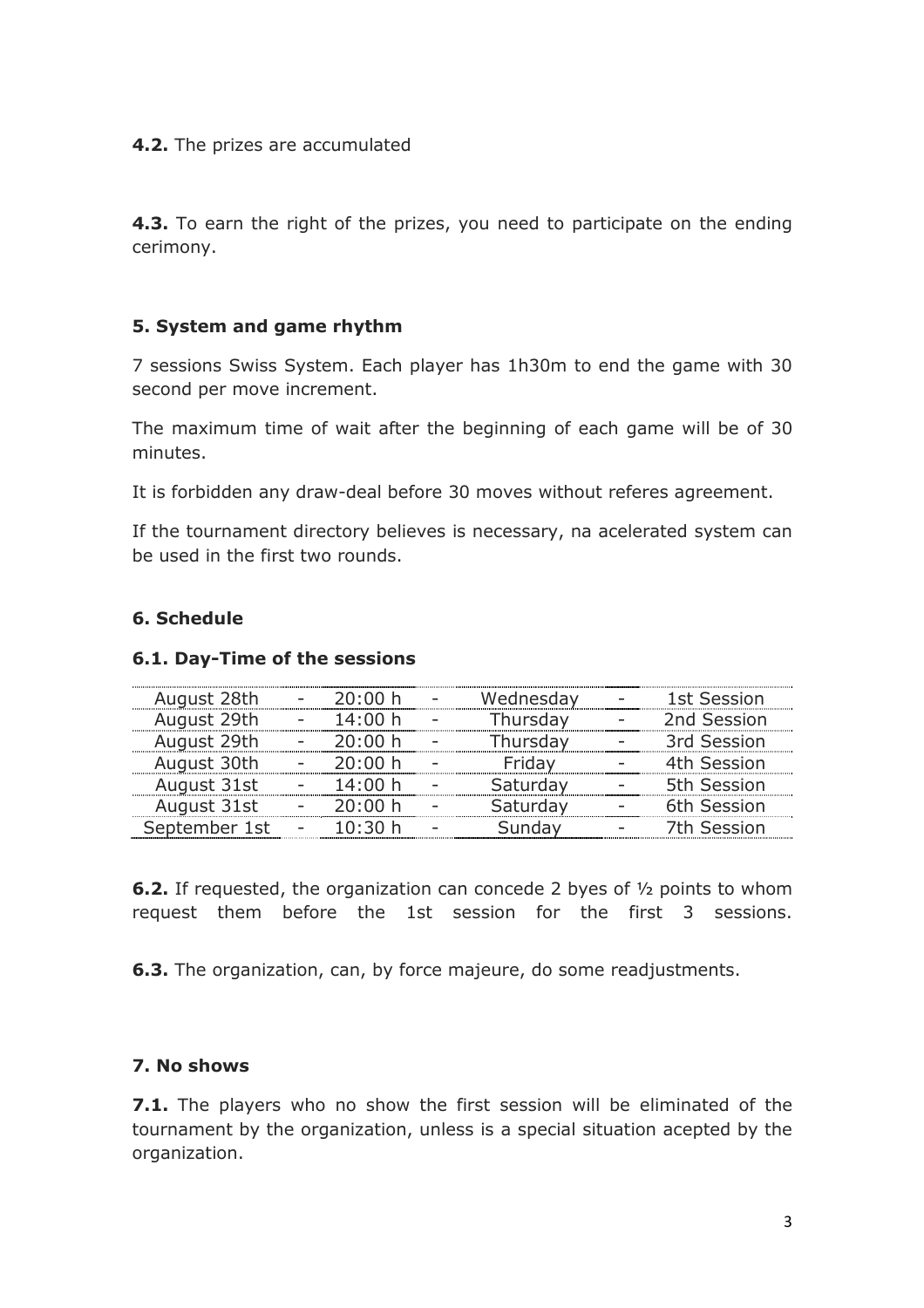**7.2.** The players who no show twice will also be eliminated.

### **8. Tie-Breaks**

The tie-break will be the one on the *Regulamento de Competições e Filiações* currently on function.

#### **9. Homolgation**

The tournament will be homolgated to ELO FIDE and will be counted towards the FPX Circuito Nacional de Clássicas of 2019/2020.

#### **10. Direction and refereeing**

Tournament Director: António Silva

Main Referee: IA Eduardo Lopez Rodriguez

Auxiliar Referees: To be determined

#### **11. Appeal committee**

It will be announced and published before the beginning of the tournament one Appeal commitee, formed by the Tournament Director, two enrolled athletes and two replacements, also enrolled in the tournament.

#### **12. Accomodation and Nourishment**

#### **12.1.1. Casa de Retiros N. S. Perpétuo Socorro**

Rua Francisco Agra, 163 4800-157 Guimarães **Telephone:** 253 511 515 **Prices:**  Single Room- 20 EUR; Double Room- 35 EUR (17,50 eur/person); Triple Room - 45 EUR (15,00 eur/person); Quadruple Room - 50 EUR (12,50 eur/person); With breakfast, television, air conditioning and internet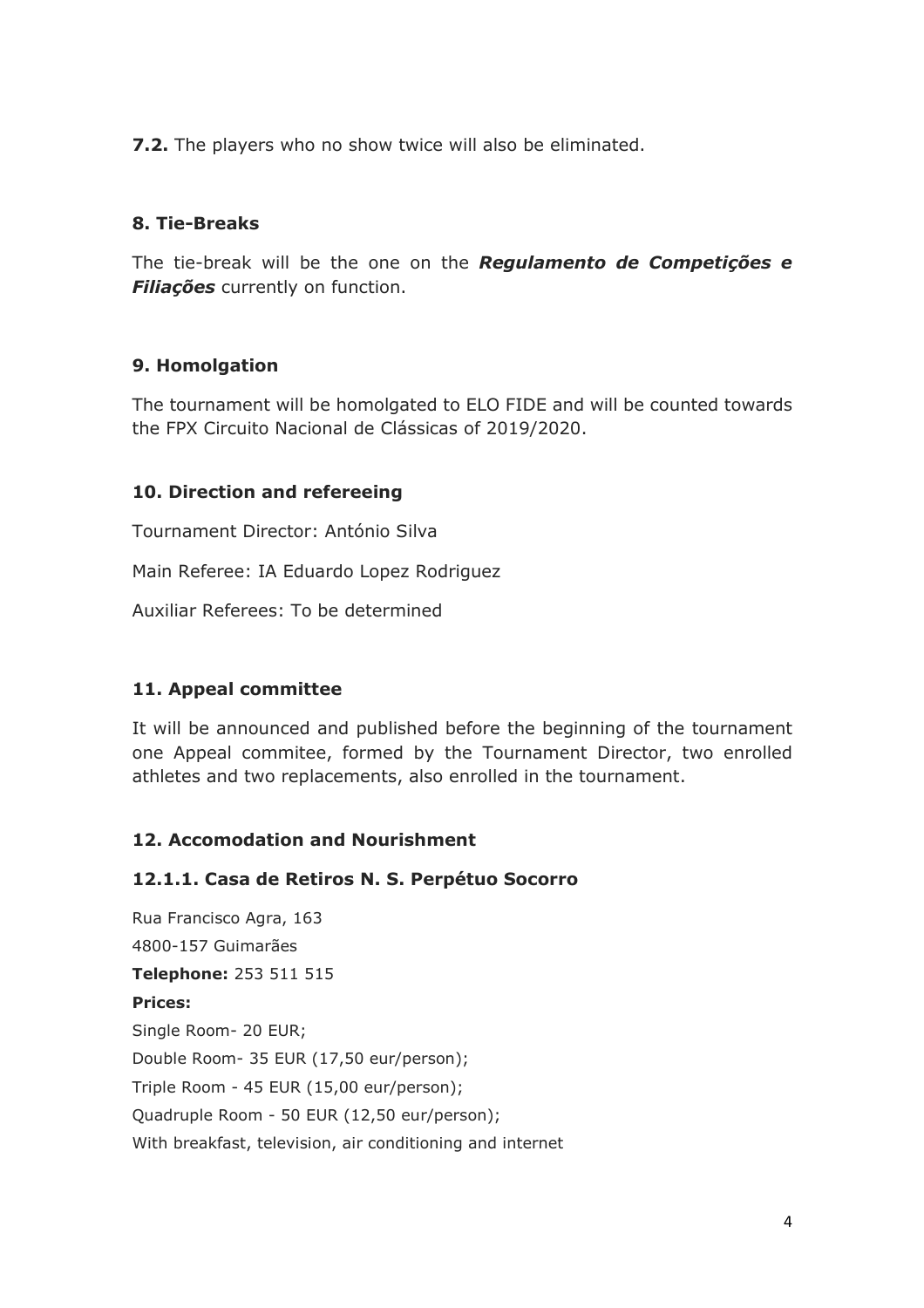You must mention that you are participants in the Chess Tournament to have access to breakfast. The breakfast consists of coffee, milk, butter and bread.

The parking costs 4 EUR/day

#### **12.1.2. Hotel IBIS**

Avenida Conde Margaride, 12

4810-537 Guimarães

**Telephone:** 253 424 900

E-mail: H3230@accor.com

#### **Price:**

Single Room with breakfast- 52,90 EUR;

Double Room with breakfast - 59,80 EUR;

To use this special fee, all reservations must be required by email with the code GUIMARAES CHESS OPEN'19.

#### **12.1.3. Pousada da Juventude**

Complexo Multifuncional de Couros, Largo do Cidade, 8

4810-430 Guimarães

**Telephone:** 253 512 050

E-mail: guimaraes@movijovem.pt

#### **Preços:**

- 3 multiple rooms with 6 feminine beds with exterior locker-room 16.50€/bed/night;

- 3 multiple rooms with 6 male beds with exterior locker-room 16.50€/bed/night;

-14 double rooms w/ wc: 46.75€/room/night

**or** 

- 10 triple rooms w/ wc:  $63.25€/room/night + 4$  double rooms w/ wc: 46.75€/room/night

-1 flat with couple bed, living room with 2 bed-sofas, kitchenette and bathroom (4 pax): 82.50€/Ap/night.

#### **12.1.3. Hotel Fundador \*\*\***

Av. D. Afonso Henriques, 740

4810-431 Guimarães

**Telephone:** 253 422 640

E-mail: reservas@hotelfundador.com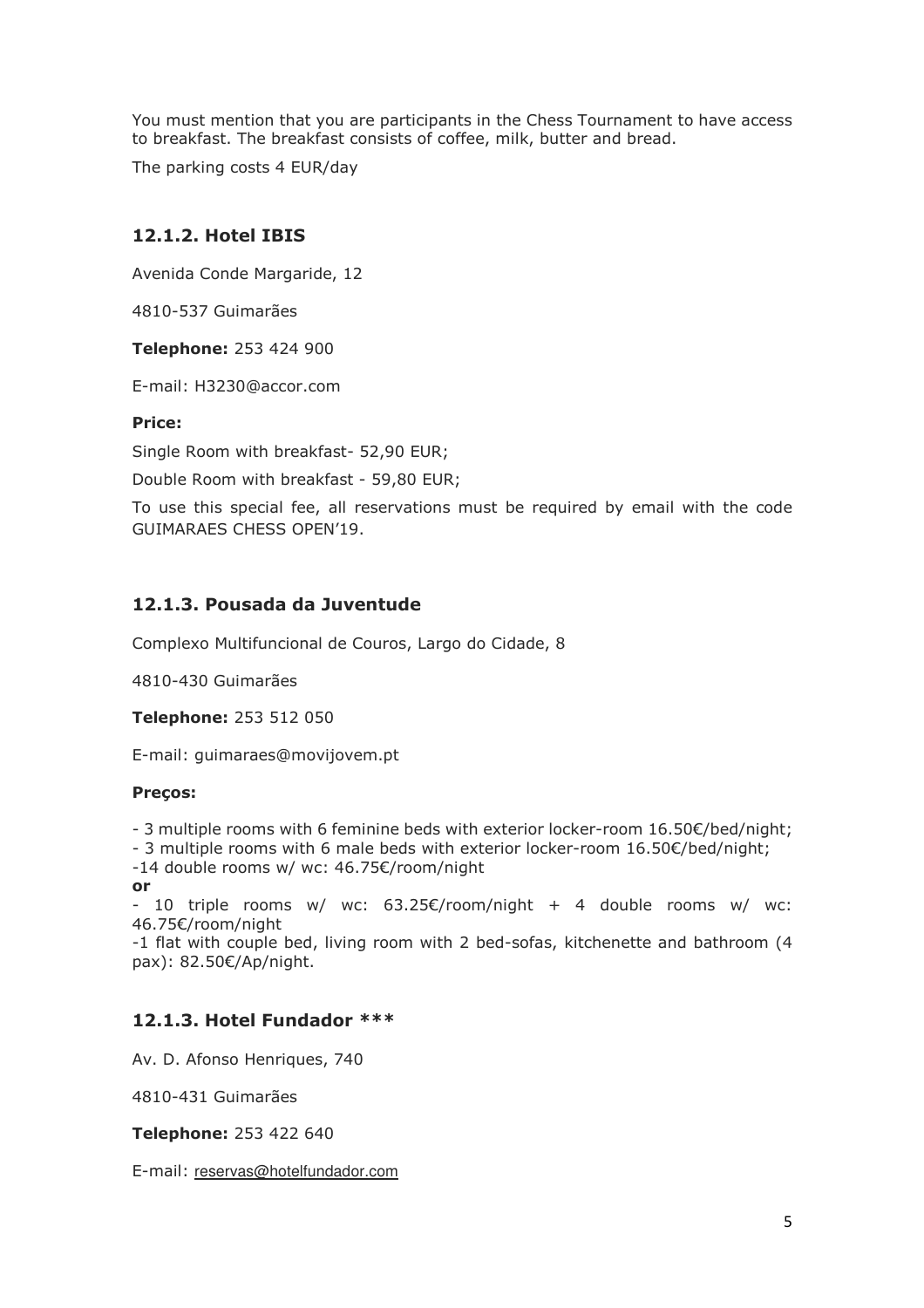#### **Price:**

Single Room/ per night/ iva included: € 49.00 Double Room / per night/ iva included: € 59.00 Triple Room / per night/ iva included: € 79.00 The price includes Buffet breakfast WI-FI

Garage

**The reservations must be directly made to the Departamento de Reservas do Hotel Fundador (**reservas@hotelfundador.com) *making mention the event for having the fares above mentioned*

#### **12.2. Nourishments**

There will be provided and attached at the game-place entrance, contacts, prices and adresses of restaurants with economic meals near the place.

#### **13. Final dispositions**

The inscription and participation assume the acceptance of this regulations and the FPX and FIDE regulations.

It is stricly forbidden to take to the game area any electronical device. The athletes on possession of a electrocnic device will lose the game immediately.

On the entrance Hall there will be a place where you can leave the electronical devices.

The players must show in the game room with adequate dressing to the event and have a correct behaviour during the competiton.

The participants authorize direction to use photos or vídeos for divulgation on the internet and social media.

The official version of the regulation is the Portuguese, with the English and Spanish ones being translations.

The omited cases by the Tournament Direction will be decided having as base the FPX and FIDE regulations.